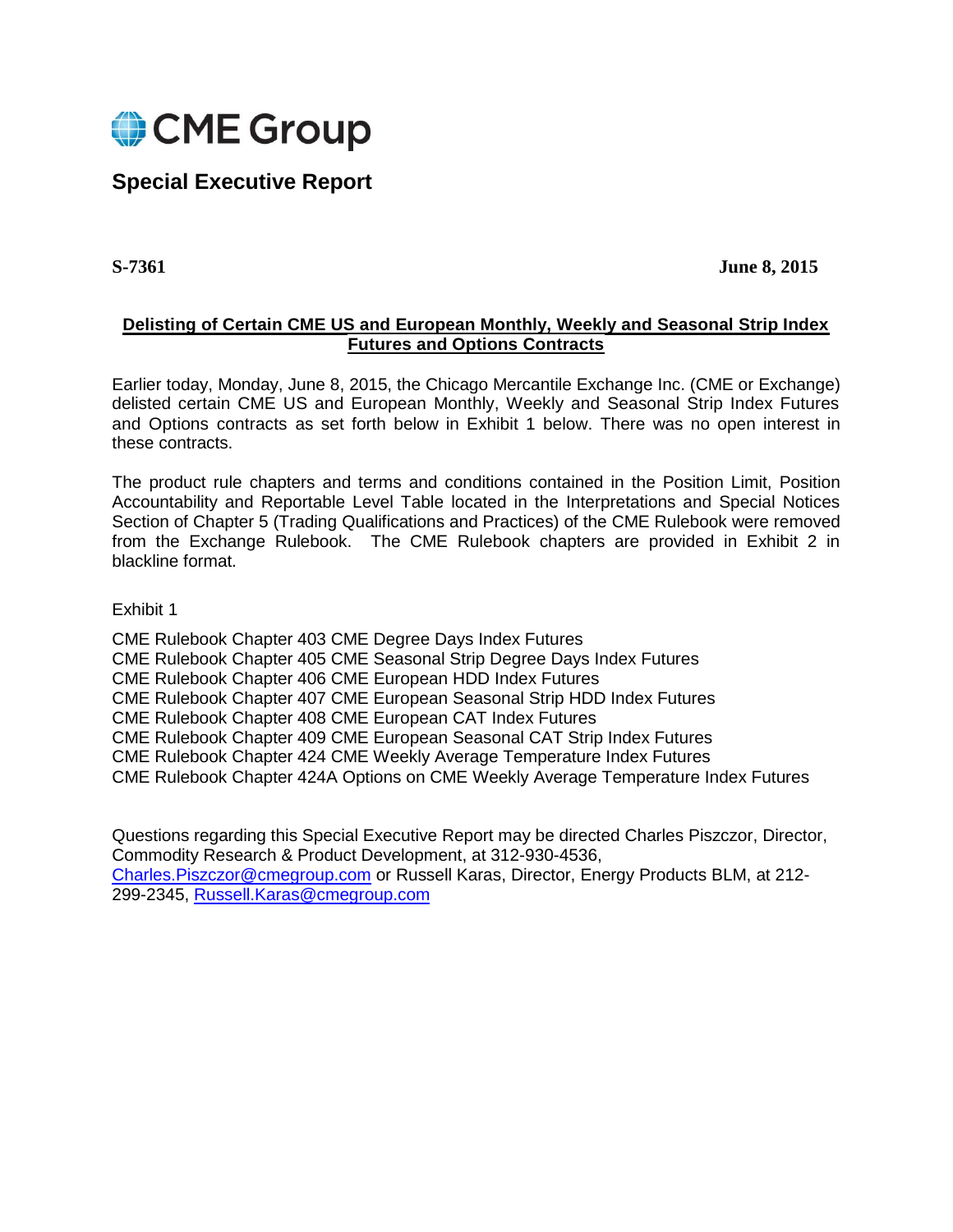Exhibit 2 CME Rulebook (strikethrough indicates deletion)

# **Chapter 403 CME Degree Days Index Futures**

#### **40300. SCOPE OF CHAPTER**

This chapter is limited in application to CME Degree Days Index futures: the CME Heating-Degree-Days (CME-HDD) Index and the CME Cooling-Degree-Days (CME-CDD) Index. In addition to this chapter, CME Degree Days Index futures shall be subject to the general rules and regulations of the Exchange insofar as applicable.

For purposes of this chapter, unless otherwise specified, times referred herein shall refer to and indicate Chicago time.

#### **40301. CONTRACT SPECIFICATIONS**

1. Heating Degree Days and Cooling Degree Days

The daily average temperature is defined as the arithmetic average of the maximum and minimum temperature recorded between midnight and 11:59 p.m. as reported by MDA Information Systems, Inc.

For each day, Heating-Degree-Days (HDD) is the greater of (1) zero, (2) 65 degrees Fahrenheit minus the daily average temperature.

For each day, Cooling-Degree-Days (CDD) is the greater of (1) zero, (2) the daily average temperature minus 65 degrees Fahrenheit.

2. The CME Degree Days Indexes and Listing Cities

Each particular CME Cooling-Degree Days index, is the accumulation of like Degree Days over a calendar month. The accumulation period of each CME-HDD or CME-CDD Index Futures contract begins with the first calendar day of the contract month and ends with the last calendar day of the contract month.

The temperature for a particular city is reported from a specific automated weather station. The table below lists the cities and their corresponding weather stations:

Listing Cities and Corresponding Automated Weather Stations

Atlanta Hartsfield International Airport (WBAN 13874) Baltimore/Washington International Airport (WBAN 93721) Boston Logan International Airport (WBAN 14739) Chicago O'Hare International Airport (WBAN 94846) Cincinnati Northern Kentucky (Covington) Airport (WBAN 93814) Colorado Springs Municipal Airport (WBAN 93037) Dallas-Fort Worth International Airport (WBAN 03927) Des Moines International Airport (WBAN 14933) Detroit Metro Airport (WBAN 94847) Houston Bush Intercontinental Airport (WBAN 12960) Jacksonville International Airport (WBAN 13889) Kansas City International Airport (WBAN 03947) Las Vegas McCarran International Airport (WBAN 23169) Little Rock Adams Field (WBAN 13963) Los Angeles Downtown USC Campus (WBAN 93134) Minneapolis-St. Paul International Airport (WBAN 14922) New York La Guardia Airport (WBAN 14732) Philadelphia International Airport (WBAN 13739) Portland International Airport (WBAN 24229) Raleigh/Durham International Airport (WBAN 13722) Sacramento Executive Airport (WBAN 23232) Salt Lake City International Airport (WBAN 24127) Tucson International Airport (WBAN 23160) Washington/Reagan National Airport (WBAN 13743)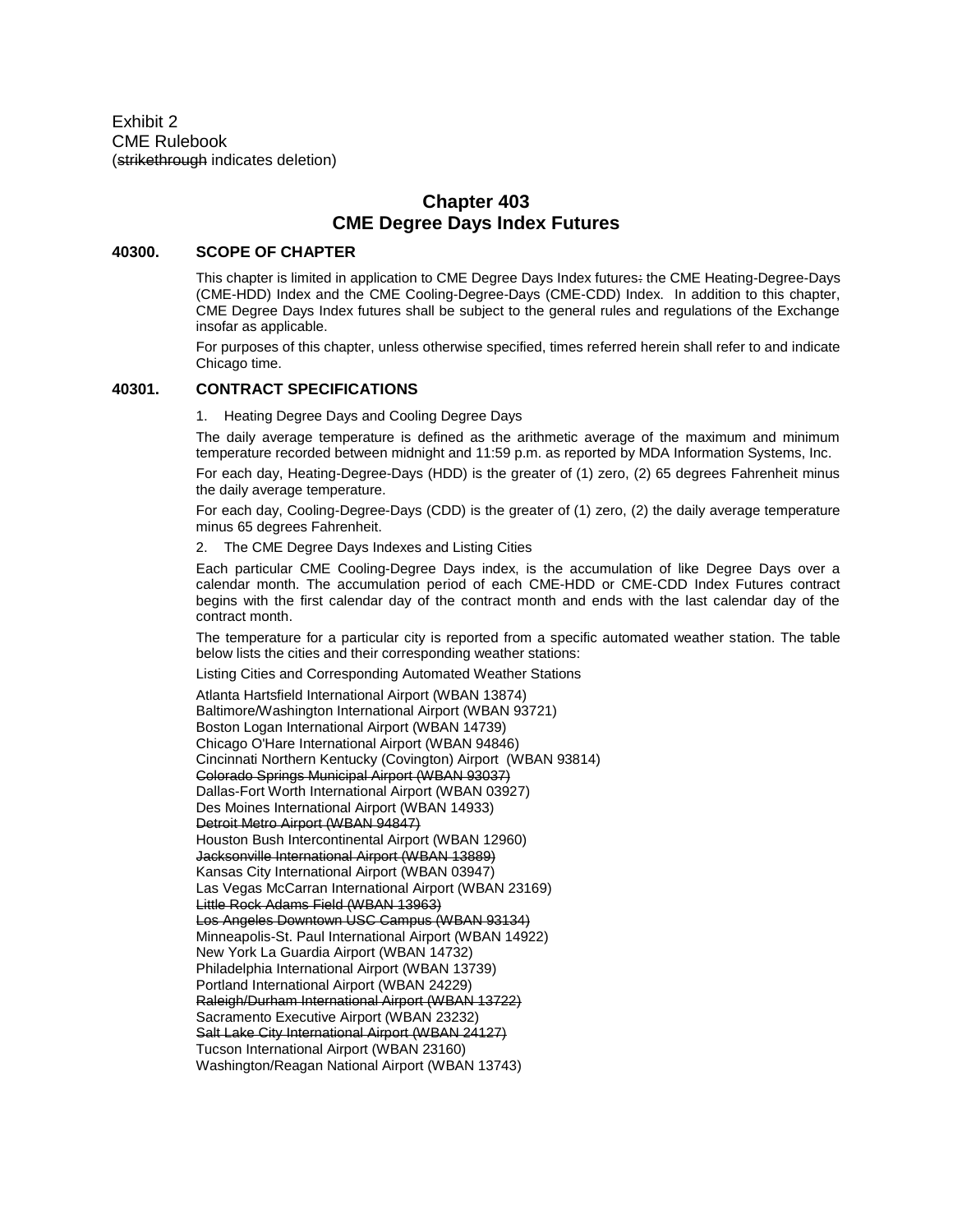## **40302. TRADING SPECIFICATIONS**

### **40302.A. Trading Schedule**

Futures contracts shall be scheduled for trading and delivery during such hours in such months as may be determined by the Exchange.

#### **40302.B. Trading Unit**

The size of the unit of trading shall be \$20 times the respective CME Degree Days Index.

#### **40302.C. Price Increments**

The minimum price fluctuation on the respective CME Degree Days Index futures shall be 1 index point and have a value of \$20.

#### **40302.D. Position Limits, Exemptions, Position Accountability and Reportable Levels**

The applicable position limits and/or accountability levels, in addition to the reportable levels, are set forth in the Position Limit, Position Accountability and Reportable Level Table in the Interpretations & Special Notices Section of Chapter 5.

A Person seeking an exemption from position limits for bona fide commercial purposes shall apply to the Market Regulation Department on forms provided by the Exchange, and the Market Regulation Department may grant qualified exemptions in its sole discretion.

Refer to Rule 559 for requirements concerning the aggregation of positions and allowable exemptions from the specified position limits.

**40302.E. [Reserved]**

**40302.F. [Reserved]**

**40302.G. Termination of Trading**

Futures trading shall terminate at 9:00 a.m. on the second Exchange Business Day after the futures contract month.

**40302.H. [Reserved]**

**40302.I [Reserved]**

## **40303. SETTLEMENT PROCEDURES**

### **40303.A. Final Settlement Price**

All futures contracts remaining open at the termination of trading shall be settled using the respective CME Degree Days Index reported by MDA Information Systems, Inc. for that city for that contract month, using the methodology in effect on that date, on the second Exchange Business Day after the futures contract month. For example, on January 5, 1999, the December 1998 futures contract on the CME Chicago HDD Index would have been settled at 940.5 Heating Degree Days.

### **40303.B. Final Settlement**

Clearing members holding open positions in a CME Degree Days Index futures contract at the termination of trading in that contract shall make payment to or receive payment from the Clearing House in accordance with normal variation performance bond procedures based on a settlement price equal to the final settlement price.

## **40304. [RESERVED]**

### **40305. - 06.[RESERVED]**

(End Chapter 403)

## **INTERPRETATIONS AND SPECIAL NOTICES RELATING TO CHAPTER 403**

### **LIMITATION OF LIABILITY AND DISCLAIMER**

MDA Information Systems, Inc. ("MDA", formerly "Earth Sat") grants the Exchange the rights to use various data ("Data") in connection with the trading of futures contracts and options on futures contracts based upon such Data. MDA makes no warranty, express or implied, as to the results to be obtained by any person or any entity from the use of the Data in connection with the trading of futures contracts, options on futures contracts or any other use. MDA makes no express or implied warranties, and expressly disclaims all warranties of merchantability or fitness for a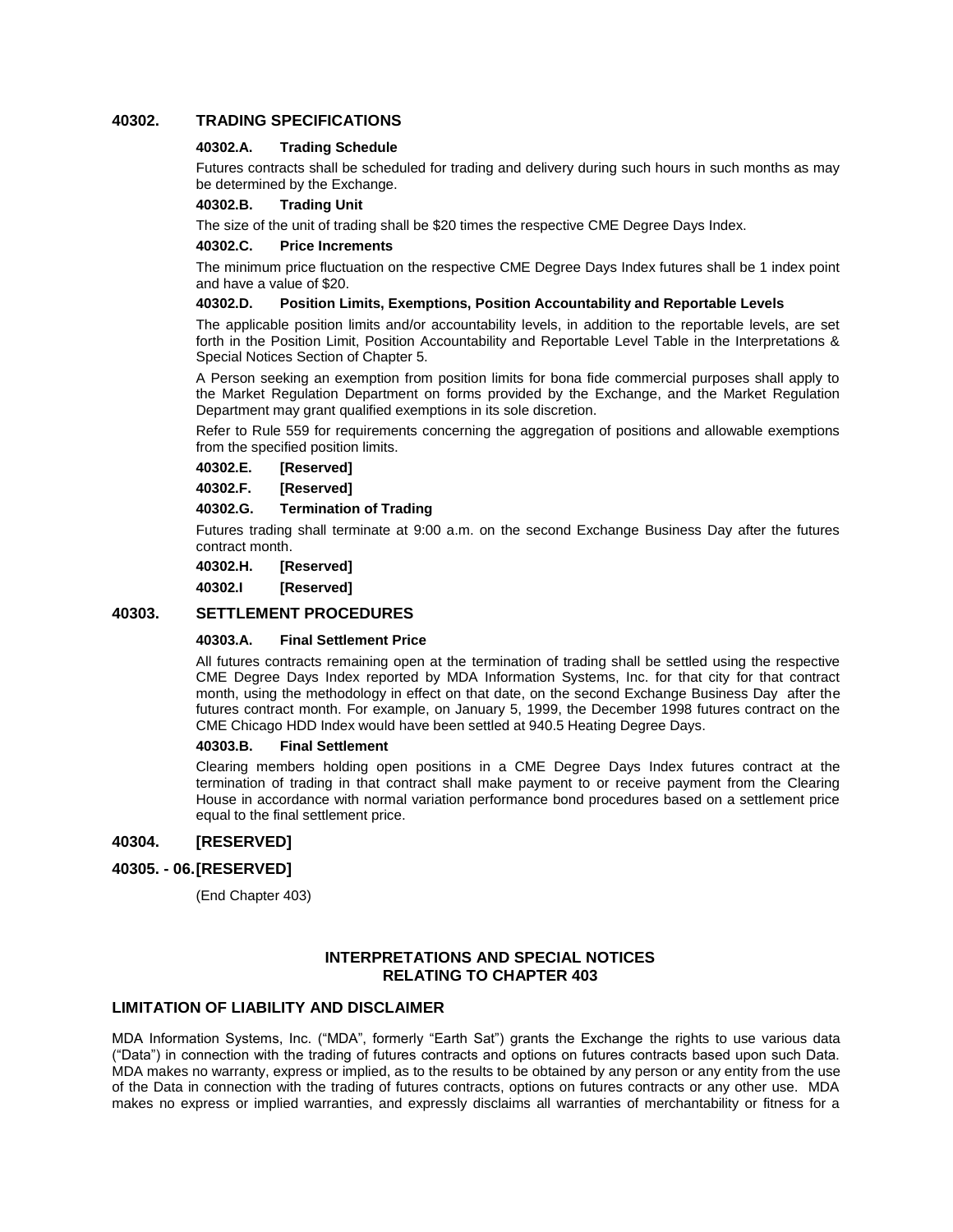particular purpose or use with respect to the Data. Without limiting any of the foregoing, in no event shall MDA have any liability for any special, punitive, indirect, or consequential damages (including lost profits), even if notified of the possibility of such damages.

# **Chapter 405 CME Seasonal Strip Degree Days Index Futures**

#### **40500. SCOPE OF CHAPTER**

This chapter is limited in application to CME Seasonal Strip Degree Days Index futures: the CME Seasonal Strip Heating-Degree-Days (CME SSHDD) Index and the CME Seasonal Strip Cooling-Degree-Days (CME SSCDD) Index. In addition to this chapter, CME Seasonal Strip Degree Days Index futures shall be subject to the general rules and regulations of the Exchange insofar as applicable.

For purposes of this chapter, unless otherwise specified, times referred herein shall refer to and indicate Chicago time.

#### **40501. CONTRACT SPECIFICATIONS**

#### 1. Heating Degree Days and Cooling Degree Days

The daily average temperature is defined as the arithmetic average of the maximum and minimum temperature recorded between midnight and 11:59p .m. as reported by MDA Information Systems, Inc..

For each day, Heating-Degree-Days (HDD) is the greater of (1) zero, (2) 65 degrees Fahrenheit minus the daily average temperature.

For each day, Cooling-Degree-Days (CDD) is the greater of (1) zero, (2) the daily average temperature minus 65 degrees Fahrenheit.

2. The CME Seasonal Strip Degree Days Indexes and Listing Cities

Each particular CME Seasonal Strip Cooling-Degree Days index is the accumulation of like Degree Days over a minimum of two, and a maximum of seven, consecutive calendar months. For CME SSCDD a seasonal strip involving Cooling Degree Days, the first calendar month in the strip may be April or later, and the last calendar month in the strip may be October or earlier. For a seasonal strip involving Heating Degree Days, the first calendar month in the strip may be October or later, and the last calendar month in the strip may be April or earlier. A separate futures contract shall be listed for each strip. The accumulation period of each CME SSHDD or CME SSCDD begins with the first calendar day of the first month of the strip, and ends with the last calendar day of the last month of the defined strip.

The temperature for a particular city is reported from a specific automated weather station. The table below lists the cities and their corresponding weather stations:

Listing Cities and Corresponding Automated Weather Stations

Atlanta Hartsfield International Airport (WBAN 13874)

Baltimore/Washington International Airport (WBAN 93721) Boston Logan International Airport (WBAN 14739) Chicago O'Hare International Airport (WBAN 94846) Cincinnati-Northern Kentucky ( Covington) Airport (WBAN 93814) Colorado Springs Municipal Airport (WBAN 93037) Dallas – Ft. Worth International Airport (WBAN 03927) Des Moines International Airport (WBAN 14933) Detroit Metro Airport (WBAN 94847) Houston Bush Intercontinental Airport (WBAN 12960) Jacksonville International Airport (WBAN 13889) Kansas City International Airport (WBAN 03947) Las Vegas McCarran International Airport (WBAN 23169) Little Rock Adams Field (WBAN 13963) Los Angeles Downtown USC Campus (WBAN 93134) Minneapolis-St. Paul International Airport (WBAN 14922) New York La Guardia Airport (WBAN 14732) Philadelphia International Airport (WBAN 13739)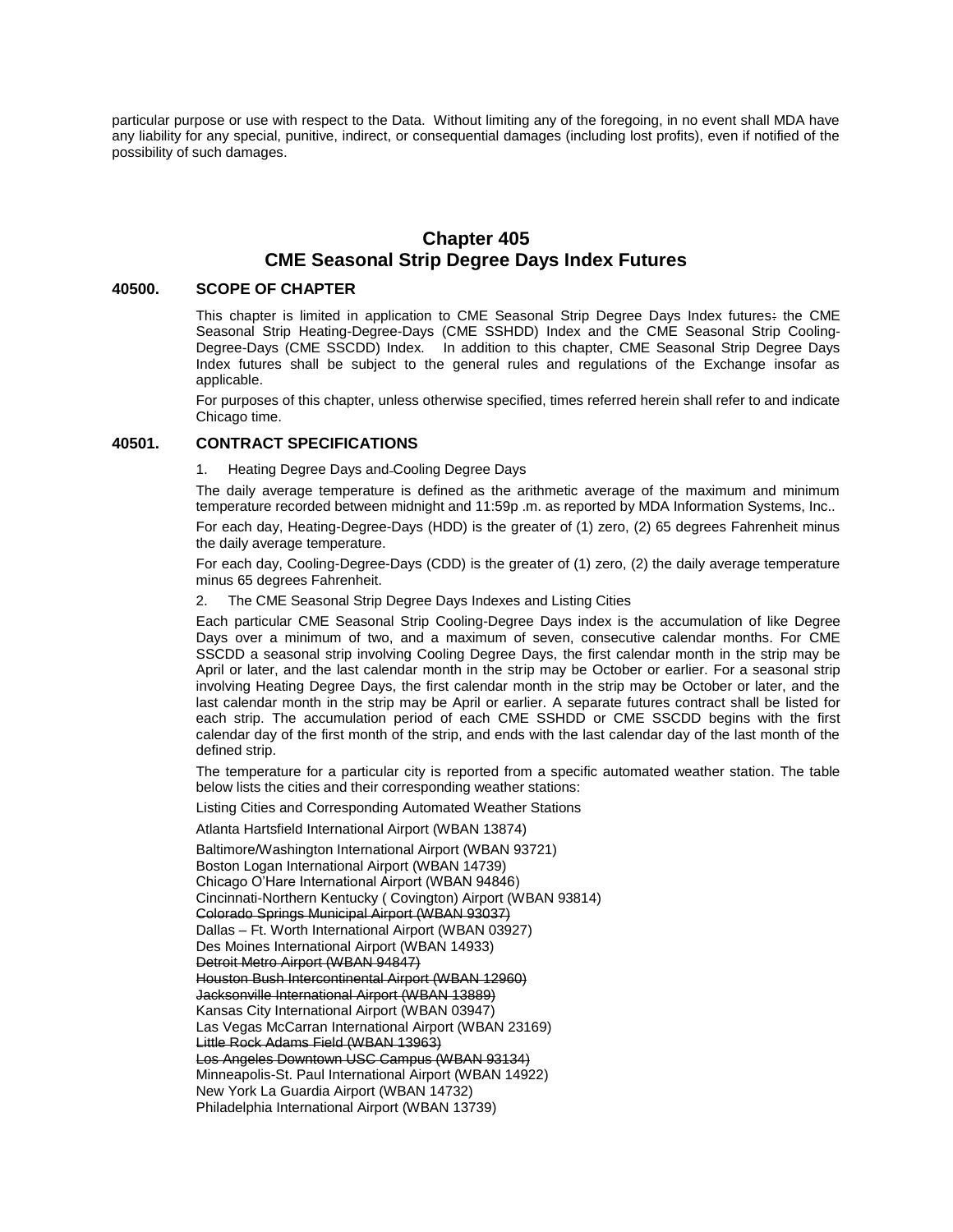Portland International Airport (WBAN 24229) Raleigh/Durham International Airport (WBAN 13722) Sacramento Executive Airport (WBAN 23232) Salt Lake City International Airport (WBAN 24127) Tucson International Airport (WBAN 23160) Washington/Reagan National Airport (WBAN 13743)

## **40502. TRADING SPECIFICATIONS**

#### **40502.A. Trading Schedule**

Futures contracts shall be scheduled for trading and delivery during such hours in such months as may be determined by the Exchange.

#### **40502.B. Trading Unit**

The size of the unit of trading shall be \$20 times the respective CME Seasonal Strip Degree Days Index.

### **40502.C. Price Increments**

The minimum price fluctuation on the CME Seasonal Strip Degree Days Index futures shall be 1 index point and have a value of \$20.

#### **40502.D. Position Limits, Exemptions, Position Accountability and Reportable Levels**

The applicable position limits and/or accountability levels, in addition to the reportable levels, are set forth in the Position Limit, Position Accountability and Reportable Level Table in the Interpretations & Special Notices Section of Chapter 5.

A Person seeking an exemption from position limits for bona fide commercial purposes shall apply to the Market Regulation Department on forms provided by the Exchange, and the Market Regulation Department may grant qualified exemptions in its sole discretion.

Refer to Rule 559 for requirements concerning the aggregation of positions and allowable exemptions from the specified position limits.

**40502.E. [Reserved]**

**40502.F. [Reserved]**

#### **40502.G. Termination of Trading**

Futures trading shall terminate at 9:00 a.m. on the second Exchange Business Day after the last calendar day of the last month of the defined strip.

#### **40502.H. [Reserved]**

**40502.I. [Reserved]**

## **40503. SETTLEMENT PROCEDURES**

### **40503.A. Final Settlement Price**

All futures contracts remaining open at the termination of trading shall be settled using the respective CME Seasonal Strip Degree Days Index reported by MDA Information Systems, Inc. for that city for that contract period, using the methodology in effect on that date, on the second Exchange Business Day after the last calendar day of the last month of the defined strip. For example, on April 3, 2001, the November 2000 - March 2001 futures contract on the CME Chicago Nov-Mar '01 SSHDD Index would have been settled at 5660.0 Heating Degree Days.

#### **40503.B. Final Settlement**

Clearing members holding open positions in a CME Seasonal Strip Degree Days Index futures contract at the termination of trading in that contract shall make payment to or receive payment from the Clearing House in accordance with normal variation performance bond procedures based on a settlement price equal to the final settlement price.

## **40504. [RESERVED]**

### **40505 - 06 [RESERVED]**

(End Chapter 405)

## **INTERPRETATIONS & SPECIAL NOTICES**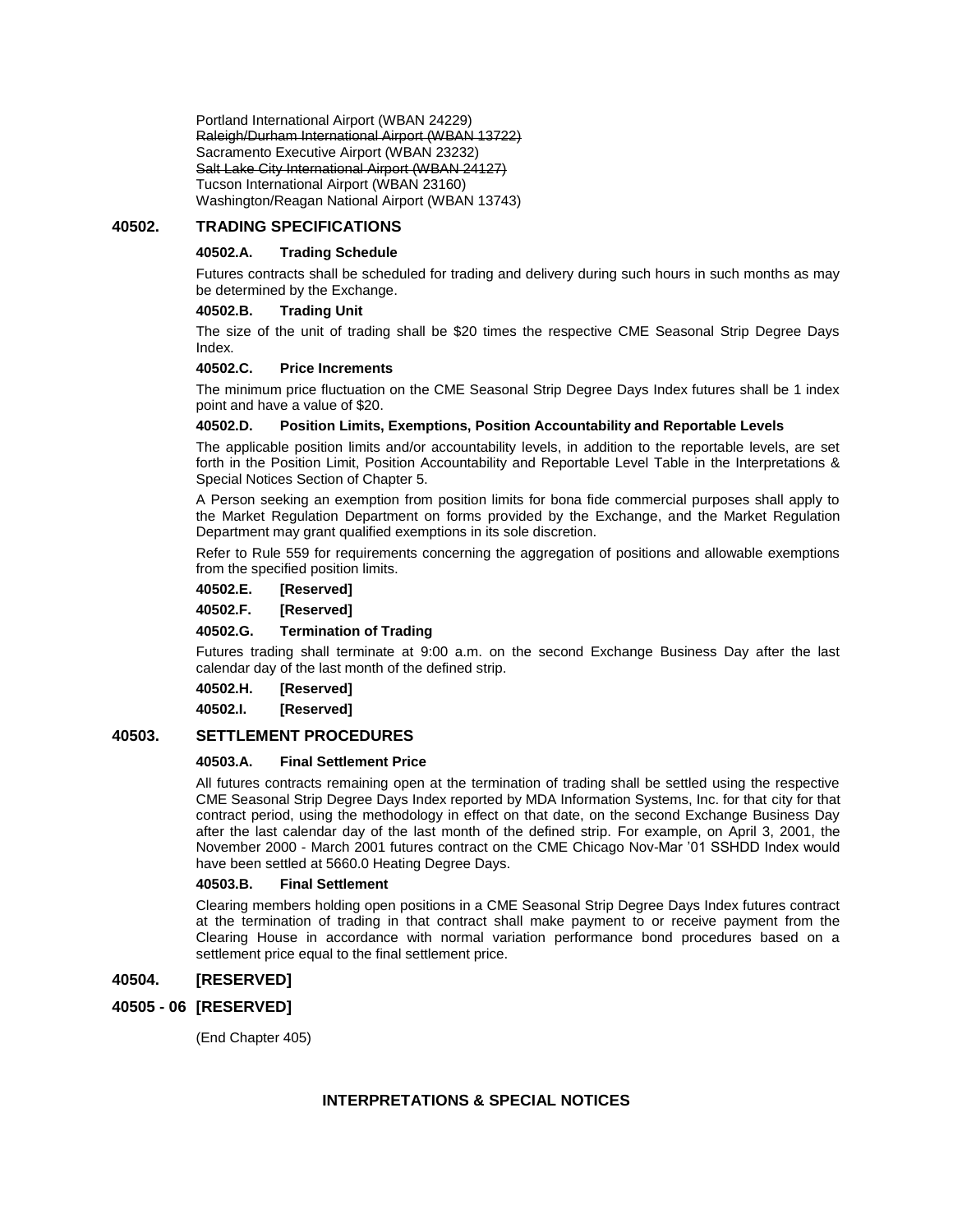## **RELATING TO CHAPTER 405**

#### **LIMITATION OF LIABILTY AND DISCLAIMER**

MDA Information Systems, Inc. ("MDA", formerly "EarthSat") grants the Exchange the rights to use various data ("Data") in connection with the trading of futures contracts and options on futures contracts based upon such Data. MDA makes no warranty, express or implied, as to the results to be obtained by any person or any entity from the use of the Data in connection with the trading of futures contracts, options on futures contracts or any other use. MDA makes no express or implied warranties, and expressly disclaims all warranties of merchantability or fitness for a particular purpose or use with respect to the Data. Without limiting any of the foregoing, in no event shall MDA have any liability for any special, punitive, indirect, or consequential damages (including lost profits), even if notified of the possibility of such damages.

## **Chapter 406 CME European HDD Index Futures**

### **40600. SCOPE OF CHAPTER**

l

This chapter is limited in application to CME European HDD Index futures. In addition to this chapter, CME European HDD Index futures shall be subject to the general rules and regulations of the Exchange insofar as applicable.

For purposes of this chapter, unless otherwise specified, times referred herein shall refer to and indicate Chicago time.

## **40601. CONTRACT SPECIFICATIONS**

1. Heating Degree Days (HDD)

The daily average temperature is defined as the arithmetic average of the maximum temperature (Tmax) and minimum temperature (Tmin), measured at the following times for each location, as reported by MDA Information Systems, Inc.

- Amsterdam-Schiphol, Netherlands (WMO 06240): Between 0000 and 2359 UTC the current day for Tmax, and between 0000 and 2359 UTC the current day for Tmin
- Barcelona Prat De Llobregat Aeropuerto, Spain (WMO 08181): Between 0000 and 2359 UTC the current day for Tmax, and between 0000 and 2359 UTC the current day for Tmin
- Berlin-Tempelhof, Germany (WMO 10384): Between 2351 UTC the previous day and 2350 UTC the current day for Tmax, and between 2351 UTC the previous day and 2350 UTC the current day for Tmin
- Essen, Germany (WMO 10410): Between 2351 UTC the previous day and 2350 UTC the current day for Tmax, and between 2351 UTC the previous day and 2350 UTC the current day for Tmin
- London-Heathrow, United Kingdom (WMO 03772): Between 0900 UTC the current day and 0859 UTC the following day for Tmax, and between 0900 UTC the previous day and 0859 UTC the current day for Tmin
- Madrid Barajas Aeropuerto, Spain (WMO 08221): Between 0000 and 2359 UTC the current day for Tmax, and between 0000 and 2359 UTC the current day for Tmin
- Oslo-Blindern, Norway (WMO 01492): Between 1800 UTC the previous day and 1759 UTC the current day for Tmax, and between 1800 UTC the previous day and 1759 UTC the current day for Tmin.<sup>1</sup>
- Paris-Orly, France (WMO 07149): Between 0600 UTC the current day and 0559 UTC the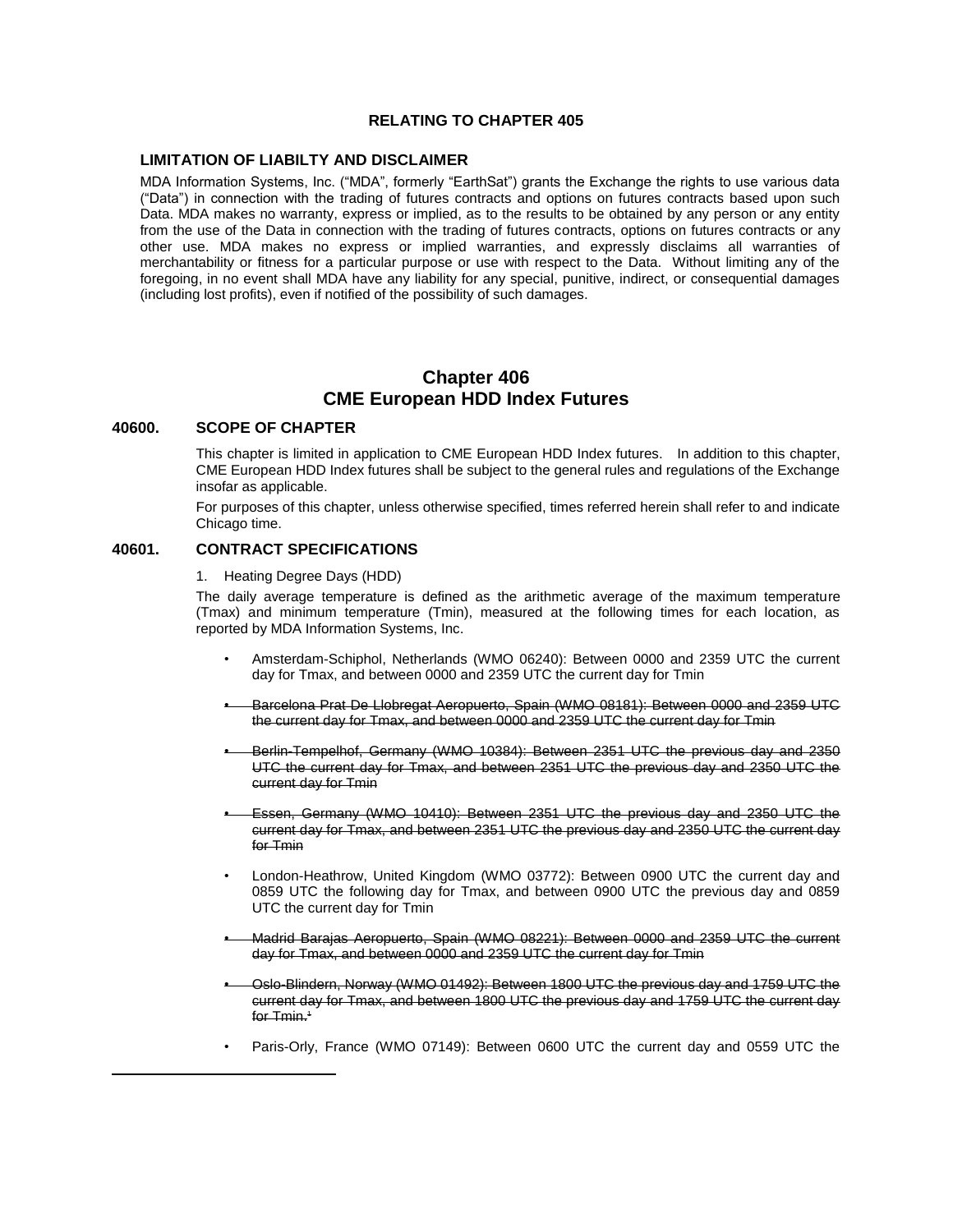following day for Tmax, and between 1800 UTC the previous day and 1759 UTC the current day for Tmin

- Rome Ciampino, Italy, (WMO 16239): Between 0000 and 2359 UTC the current day for Tmax, and between 0000 and 2359 UTC the current day for Tmin
- Stockholm-Observatoriet, Sweden (WMO 02485): Between 1800 UTC the previous day and 1759 UTC the current day for Tmax, and between 1800 UTC the previous day and 1759 UTC the current day for Tmin
- Prague, Ruzyne Czech Republic (WMO 11518): Between 2100 UTC the previous day and 2059 UTC the current day for Tmax, and between 2100 UTC the previous day and 2059 UTC the current day for Tmin

For each day, HDD is the greater of (1) zero, (2) 18 degrees Celsius ("C") minus the daily average temperature.

2. The CME European HDD Indexes

Each particular CME European HDD Index is the accumulation of like Degree Days over a calendar month. The accumulation period of each CME European HDD Index futures contract begins with the first calendar day of the contract month and ends with the last calendar day of the contract month.

### **40602. TRADING SPECIFICATIONS**

#### **40602.A. Trading Schedule**

Futures contracts shall be scheduled for trading and delivery during such hours in such months as may be determined by the Exchange.

#### **40602.B. Trading Unit**

The size of the unit of trading shall be 20 British pounds (pounds sterling) for London-Heathrow, or 20 Euros (€) for all other locations, times the respective CME European HDD Index.

#### **40602.C. Price Increments**

The minimum price fluctuation of the respective CME European HDD Index futures shall be 1 index point and have a value of 20 British pounds (pounds sterling) for London-Heathrow, or 20 Euros (€) for all other locations.

#### **40602.D. Position Limits, Exemptions, Position Accountability and Reportable Levels**

The applicable position limits and/or accountability levels, in addition to the reportable levels, are set forth in the Position Limit, Position Accountability and Reportable Level Table in the Interpretations & Special Notices Section of Chapter 5.

A Person seeking an exemption from position limits for bona fide commercial purposes shall apply to the Market Regulation Department on forms provided by the Exchange, and the Market Regulation Department may grant qualified exemptions in its sole discretion.

Refer to Rule 559 for requirements concerning the aggregation of positions and allowable exemptions from the specified position limits.

### **40602.E. [Reserved]**

**40602.F. [Reserved]**

#### **40602.G. Termination of Trading**

Futures trading shall terminate at 9:00 a.m. on the fifth Exchange Business Day after the futures contract month.

**40602.H. [Reserved]**

**40602.I. [Reserved]**

## **40603. SETTLEMENT PROCEDURES**

#### **40603.A. Final Settlement Price**

All futures contracts remaining open at the termination of trading shall be settled using the respective CME European HDD Index reported by MDA Information Systems, Inc. for that city for that contract month, using the methodology in effect on that date, on the fifth Exchange Business Day after the futures contract month. For example, on January 8, 2003, the December 2002 futures contract on the CME Amsterdam-Schiphol European HDD Index would have been settled at 468.60 Heating Degree Days.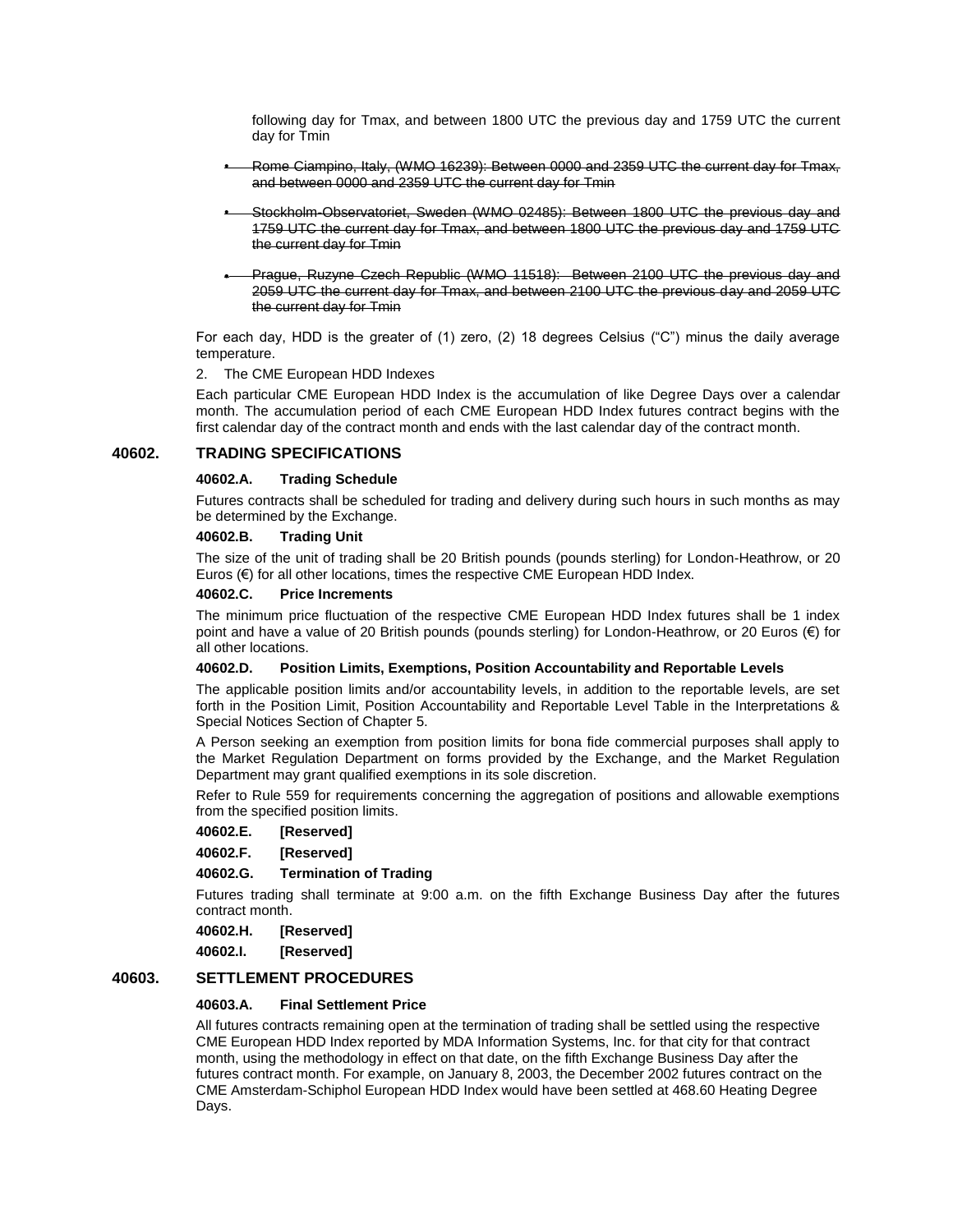## **40603.B. Final Settlement**

Clearing members holding open positions in a CME European HDD Index futures contract at the termination of trading in that contract shall make payment to or receive payment from the Clearing House in accordance with normal variation performance bond procedures based on a settlement price equal to the final settlement price.

#### **40604. [RESERVED]**

#### **40605.-06. [RESERVED]**

(End Chapter 406)

## **INTERPRETATIONS & SPECIAL NOTICES RELATING TO CHAPTER 406**

### **LIMITATION OF LIABILITY AND DISCLAIMER**

MDA Information Systems, Inc. ("MDA", formerly "EarthSat") grants the Exchange the rights to use various data ("Data") in connection with the trading of futures contracts and options on futures contracts based upon such Data. MDA makes no warranty, express or implied, as to the results to be obtained by any person or any entity from the use of the Data in connection with the trading of futures contracts, options on futures contracts or any other use. MDA makes no express or implied warranties, and expressly disclaims all warranties of merchantability or fitness for a particular purpose or use with respect to the Data. Without limiting any of the foregoing, in no event shall MDA have any liability for any special, punitive, indirect, or consequential damages (including lost profits), even if notified of the possibility of such damages.

# **Chapter 407 CME European Seasonal Strip HDD Index Futures**

## **40700. SCOPE OF CHAPTER**

This chapter is limited in application to CME European Seasonal Strip HDD Index futures. In addition to this chapter, CME European Seasonal Strip HDD Index futures shall be subject to the general rules and regulations of the Exchange insofar as applicable.

For purposes of this chapter, unless otherwise specified, times referred herein shall refer to and indicate Chicago time.

## **40701. CONTRACT SPECIFICATIONS**

1. Heating Degree Days (HDD)

The daily average temperature is defined as the arithmetic average of the maximum temperature (Tmax) and minimum temperature (Tmin), measured at the following times for each location, as reported by MDA Information Systems, Inc.

- Amsterdam-Schiphol, Netherlands (WMO 06240): Between 0000 and 2359 UTC the current day for Tmax, and between 0000 and 2359 UTC the current day for Tmin
- Barcelona Prat De Llobregat Aeropuerto, Spain (WMO 08181): Between 0000 and 2359 UTC the current day for Tmax, and between 0000 and 2359 UTC the current day for Tmin
- Berlin-Tempelhof, Germany (WMO 10384): Between 2351 UTC the previous day and 2350 UTC the current day for Tmax, and between 2351 UTC the previous day and 2350 UTC the current day for Tmin
- Essen, Germany (WMO 10410): Between 2351 UTC the previous day and 2350 UTC the current day for Tmax, and between 2351 UTC the previous day and 2350 UTC the current day for Tmin
- London-Heathrow, United Kingdom (WMO 03772): Between 0900 UTC the current day and 0859 UTC the following day for Tmax, and between 0900 UTC the previous day and 0859 UTC the current day for Tmin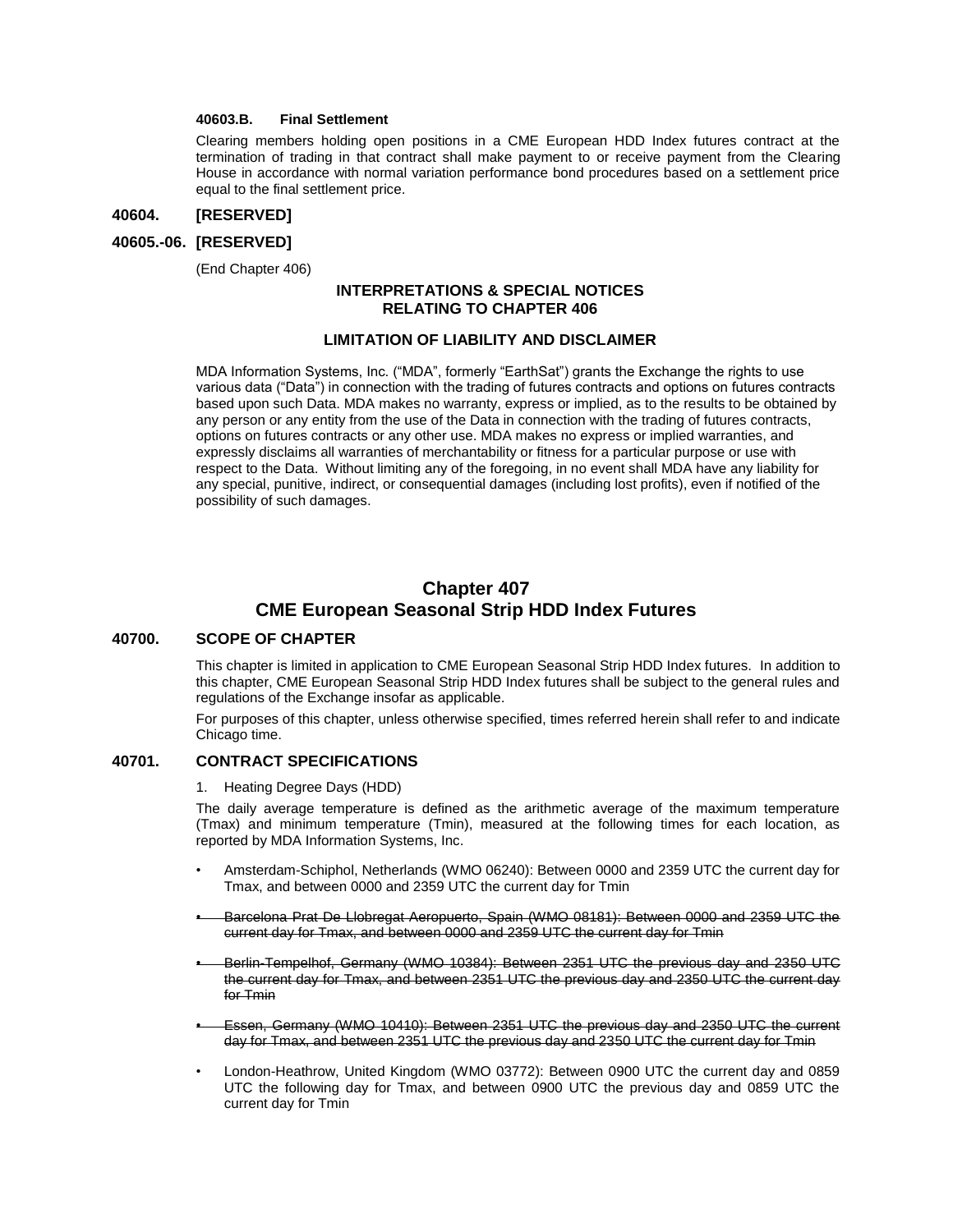- Madrid Barajas Aeropuerto, Spain (WMO 08221): Between 0000 and 2359 UTC the current day for Tmax, and between 0000 and 2359 UTC the current day for Tmin
- Oslo-Blindern, Norway (WMO 01492): Between 0600 UTC the current day and 0559 UTC the current day for Tmax, and between 1800 UTC the previous day and 1759 UTC the current day for Tmin.
- Paris-Orly, France (WMO 07149): Between 0600 UTC the current day and 0559 UTC the following day for Tmax, and between 1800 UTC the previous day and 1759 UTC the current day for Tmin
- Rome Ciampino, Italy (WMO 16239): Between 0000 and 2359 UTC the current day for Tmax, and between 0000 and 2359 UTC the current day for Tmin
- Stockholm-Observatoriet, Sweden (WMO 02485): Between 1800 UTC the previous day and 1759 UTC the current day for Tmax, and between 1800 UTC the previous day and 1759 UTC the current day for Tmin
- Prague, Ruzyne Czech Republic (WMO 11518): Between 2100 UTC the previous day and 2059 UTC the current day for Tmax, and between 2100 UTC the previous day and 2059 UTC the current day for Tmin

For each day, HDD is the greater of (1) zero, (2) 18 degrees Celsius ("C") minus the daily average temperature.

2. The CME European Seasonal Strip HDD Indexes

Each particular CME European Seasonal Strip HDD index is the accumulation of like Degree Days over a minimum of two, and a maximum of seven, consecutive calendar months. For a Heating Degree Days seasonal strip, the first calendar month in the strip may be October or later, and the last calendar month in the strip may be April or earlier. A separate futures contract shall be listed for each strip. The accumulation period of each CME European Seasonal Strip HDD begins with the first calendar day of the first month of the strip and ends with the last calendar day of the last month in the defined strip.

## **40702. TRADING SPECIFICATIONS**

### **40702.A. Trading Schedule**

Futures contracts shall be scheduled for trading and delivery during such hours in such months as may be determined by the Exchange.

#### **40702.B. Trading Unit**

The size of the unit of trading shall be 20 British pounds (pounds sterling) for London-Heathrow, or 20 Euros (€) for all other locations, times the respective CME European Seasonal Strip HDD Index.

### **40702.C. Price Increments**

The minimum price fluctuation on the CME European Seasonal Strip HDD Index futures shall be 1 index point and have a value of 20 British pounds (pounds sterling) for London-Heathrow, or 20 Euros (€) for all other locations.

#### **40702.D. Position Limits, Exemptions, Position Accountability and Reportable Levels**

The applicable position limits and/or accountability levels, in addition to the reportable levels, are set forth in the Position Limit, Position Accountability and Reportable Level Table in the Interpretations & Special Notices Section of Chapter 5.

A Person seeking an exemption from position limits for bona fide commercial purposes shall apply to the Market Regulation Department on forms provided by the Exchange, and the Market Regulation Department may grant qualified exemptions in its sole discretion.

Refer to Rule 559 for requirements concerning the aggregation of positions and allowable exemptions from the specified position limits.

### **40702.E. [Reserved]**

**40702.F. [Reserved]**

### **40702.G. Termination of Trading**

Futures trading shall terminate at 9:00 a.m. on the fifth Exchange Business Day after the last calendar day of the last month of the defined strip.

**40702.H. [Reserved]**

**40702. I. [Reserved]**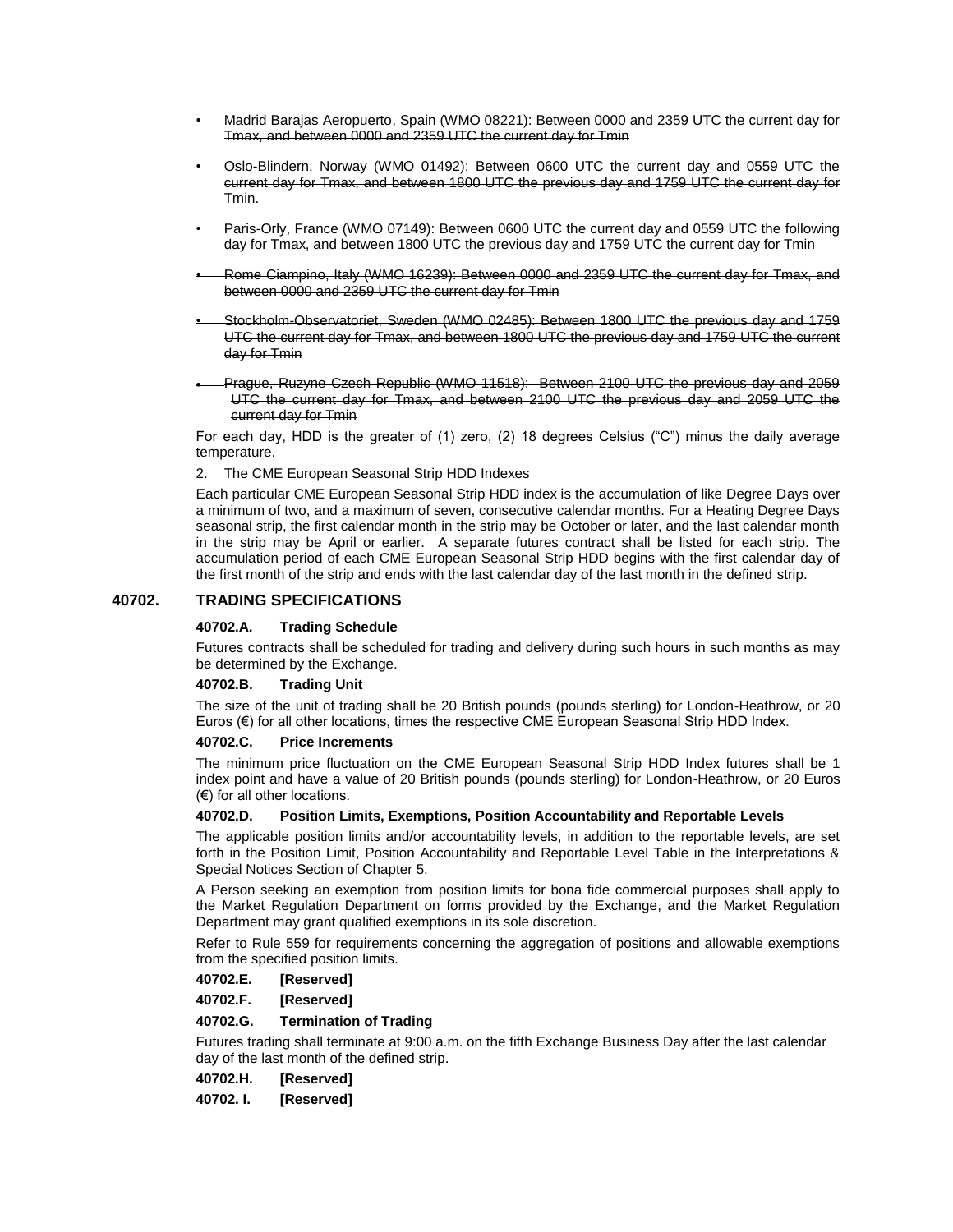## **40703. SETTLEMENT PROCEDURES**

#### **40703.A. Final Settlement Price**

All futures contracts remaining open at the termination of trading shall be settled using the respective CME European Seasonal Strip HDD Index reported by MDA Information Systems, Inc. for that city for that contract period, using the methodology in effect on that date, on the fifth Exchange Business Day after the last calendar day of the last month of the defined strip. For example, on April 7, 2003, the November 2002 - March 2003 futures contract on the CME Amsterdam-Schiphol Nov '02 – Mar '03 European Seasonal Strip HDD Index would have been settled at 1994.90 Heating Degree Days.

#### **40703.B. Final Settlement**

Clearing members holding open positions in a CME European Seasonal Strip HDD Index futures contract at the termination of trading in that contract shall make payment to or receive payment from the Clearing House in accordance with normal variation performance bond procedures based on a settlement price equal to the final settlement price.

### **40704. [RESERVED]**

## **40705.-06. [RESERVED]**

(End Chapter 407)

## **INTERPRETATIONS & SPECIAL NOTICES RELATING TO CHAPTER 407**

### **LIMITATION OF LIABILITY AND DISCLAIMER**

MDA Information Systems, Inc. ("MDA", formerly "EarthSat") grants the Exchange the rights to use various data ("Data") in connection with the trading of futures contracts and options on futures contracts based upon such Data. MDA makes no warranty, express or implied, as to the results to be obtained by any person or any entity from the use of the Data in connection with the trading of futures contracts, options on futures contracts or any other use. MDA makes no express or implied warranties, and expressly disclaims all warranties of merchantability or fitness for a particular purpose or use with respect to the Data. Without limiting any of the foregoing, in no event shall MDA have any liability for any special, punitive, indirect, or consequential damages (including lost profits), even if notified of the possibility of such damages.

## **Chapter 408 CME European CAT Index Futures**

### **40800. SCOPE OF CHAPTER**

This chapter is limited in application to CME European CAT Index futures. In addition to this chapter, CME European CAT Index futures shall be subject to the general rules and regulations of the Exchange insofar as applicable.

For purposes of this chapter, unless otherwise specified, times referred herein shall refer to and indicate Chicago time.

## **40801. CONTRACT SPECIFICATIONS**

1. Cumulative Average Temperature (CAT)

The daily average temperature is defined as the arithmetic average of the maximum temperature (Tmax) and minimum temperature (Tmin), measured at the following times for each location, as reported by MDA Information Systems, Inc.

- Amsterdam-Schiphol, Netherlands (WMO 06240): Between 0000 and 2359 UTC the current day for Tmax, and between 0000 and 2359 UTC the current day for Tmin
- Barcelona Prat De Llobregat Aeropuerto, Spain (WMO 08181): Between 0000 and 2359 UTC the current day for Tmax, and between 0000 and 2359 UTC the current day for Tmin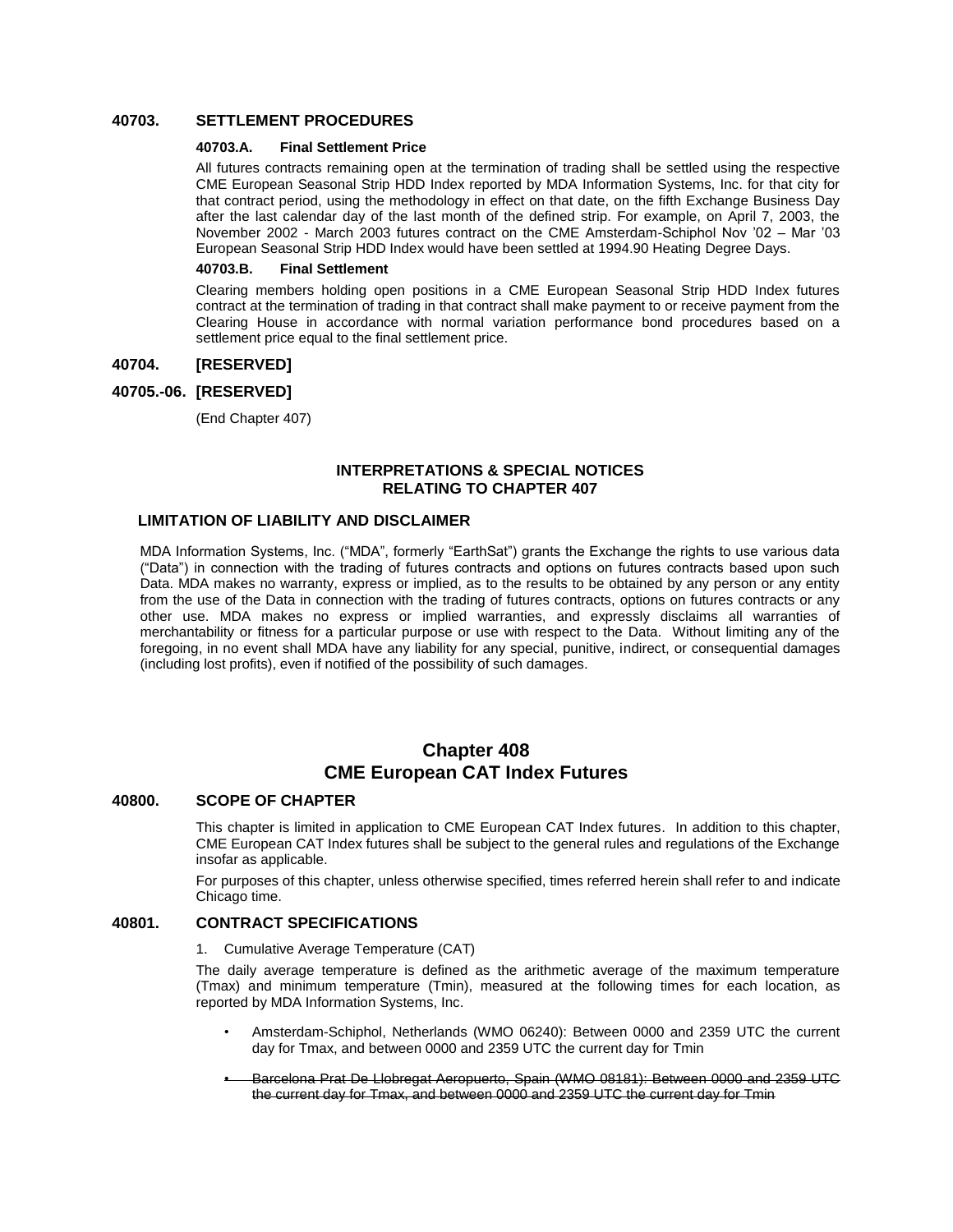- Berlin-Tempelhof, Germany (WMO 10384): Between 2351 UTC the previous day and 2350 UTC the current day for Tmax, and between 2351 UTC the previous day and 2350 UTC the current day for Tmin
- Essen, Germany (WMO 10410): Between 2351 UTC the previous day and 2350 UTC the current day for Tmax, and between 2351 UTC the previous day and 2350 UTC the current day for Tmin
- London-Heathrow, United Kingdom (WMO 03772): Between 0900 UTC the current day and 0859 UTC the following day for Tmax, and between 0900 UTC the previous day and 0859 UTC the current day for Tmin
- Madrid Barajas Aeropuerto, Spain (WMO 08221): Between 0000 and 2359 UTC the current day for Tmax, and between 0000 and 2359 UTC the current day for Tmin
- Oslo-Blindern, Norway (WMO 01492): Between 1800 UTC the previous day and 1759 UTC the current day for Tmax, and between 1800 UTC the previous day and 1759 UTC the current day for Tmin
- Paris-Orly, France (WMO 07149): Between 0600 UTC the current day and 0559 UTC the following day for Tmax, and between 1800 UTC the previous day and 1759 UTC the current day for Tmin
- Rome Ciampino, Italy, (WMO 16239): Between 0000 and 2359 UTC the current day for Tmax, and between 0000 and 2359 UTC the current day for Tmin
- Stockholm-Observatoriet, Sweden (WMO 02485): Between 1800 UTC the previous day and 1759 UTC the current day for Tmax, and between 1800 UTC the previous day and 1759 UTC the current day for Tmin
- Prague, Ruzyne Czech Republic (WMO 11518): Between 2100 UTC the previous day and 2059 UTC the current day for Tmax, and between 2100 UTC the previous day and 2059 UTC the current day for Tmin
- 2. The CME European CAT Indexes

Each particular CME European CAT Index is the accumulation of like daily average temperatures over a calendar month. The accumulation period of each CME European CAT Index futures contract begins with the first calendar day of the contract month and ends with the last calendar day of the contract month.

## **40802. TRADING SPECIFICATIONS**

## **40802.A. Trading Schedule**

Futures contracts shall be scheduled for trading and delivery during such hours in such months as may be determined by the Exchange.

### **40802.B. Trading Unit**

The size of the unit of trading shall be 20 British pounds (pounds sterling) for London-Heathrow, or 20 Euros  $(\epsilon)$  for all other locations, times the respective CME European CAT Index.

#### **40802.C. Price Increments**

The minimum price fluctuation of the respective CME European CAT Index futures shall be 1 index point and have a value of 20 British pounds (pounds sterling) for London-Heathrow, or 20 Euros (€) for all other locations.

### **40802.D. Position Limits, Exemptions, Position Accountability and Reportable Levels**

The applicable position limits and/or accountability levels, in addition to the reportable levels, are set forth in the Position Limit, Position Accountability and Reportable Level Table in the Interpretations & Special Notices Section of Chapter 5.

A Person seeking an exemption from position limits for bona fide commercial purposes shall apply to the Market Regulation Department on forms provided by the Exchange, and the Market Regulation Department may grant qualified exemptions in its sole discretion.

Refer to Rule 559 for requirements concerning the aggregation of positions and allowable exemptions from the specified position limits.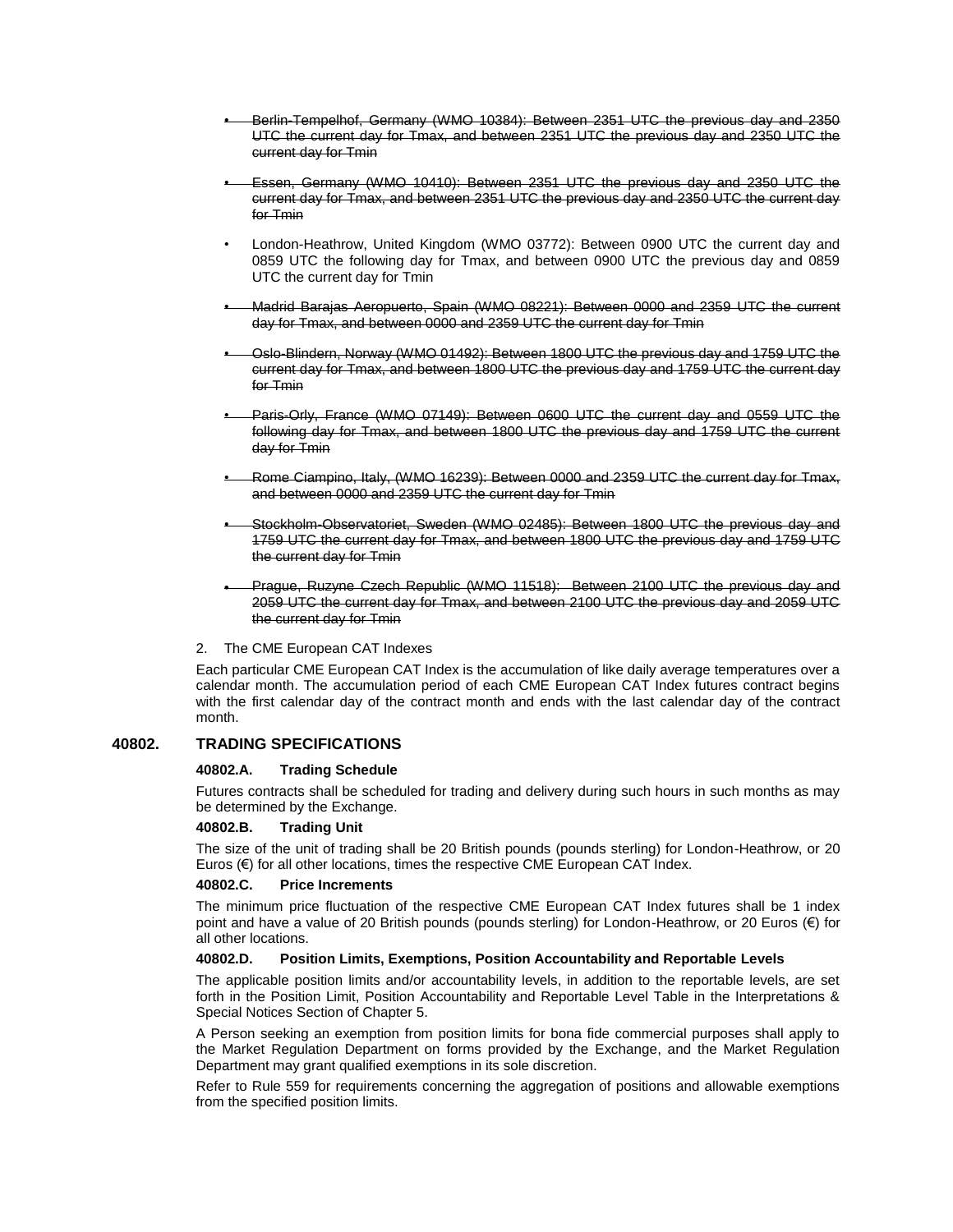- **40802.E. [Reserved]**
- **40802.F. [Reserved]**

#### **40802.G. Termination of Trading**

Futures trading shall terminate at 9:00 a.m. on the fifth Exchange Business Day after the futures contract month.

**40802.H. [Reserved]**

**40802.I. [Reserved]**

## **40803. SETTLEMENT PROCEDURES**

#### **40803.A. Final Settlement Price**

All futures contracts remaining open at the termination of trading shall be settled using the respective CME European CAT Index reported by MDA Information Systems, Inc. for that city for that contract month, using the methodology in effect on that date, on the fifth Exchange Business Day after the futures contract month. For example, on July 8, 2003, the June 2003 futures contract on the CME Amsterdam-Schiphol European CAT Index would have been settled at 507.65 Degrees.

#### **40803.B. Final Settlement**

Clearing members holding open positions in a CME European CAT Index futures contract at the termination of trading in that contract shall make payment to or receive payment from the Clearing House in accordance with normal variation performance bond procedures based on a settlement price equal to the final settlement price.

### **40804. [RESERVED]**

## **40805.-06. [RESERVED]**

(End Chapter 408)

## **INTERPRETATIONS & SPECIAL NOTICES RELATING TO CHAPTER 408**

## **LIMITATION OF LIABILITY AND DISCLAIMER**

MDA Information Systems, Inc. ("MDA", formerly "EarthSat") grants the Exchange the rights to use various data ("Data") in connection with the trading of futures contracts and options on futures contracts based upon such Data. MDA makes no warranty, express or implied, as to the results to be obtained by any person or any entity from the use of the Data in connection with the trading of futures contracts, options on futures contracts or any other use. MDA makes no express or implied warranties, and expressly disclaims all warranties of merchantability or fitness for a particular purpose or use with respect to the Data. Without limiting any of the foregoing, in no event shall MDA have any liability for any special, punitive, indirect, or consequential damages (including lost profits), even if notified of the possibility of such damages.

## **Chapter 409 CME European Seasonal CAT Strip Index Futures**

## **40900. SCOPE OF CHAPTER**

This chapter is limited in application to CME European Seasonal Strip CAT Index futures. In addition to this chapter, CME European Seasonal CAT Strip Index futures shall be subject to the general rules and regulations of the Exchange insofar as applicable.

For purposes of this chapter, unless otherwise specified, times referred herein shall refer to and indicate Chicago time.

## **40901. CONTRACT SPECIFICATIONS**

1. Cumulative Average Temperature (CAT)

The daily average temperature is defined as the arithmetic average of the maximum temperature (Tmax) and minimum temperature (Tmin), measured at the following times for each location, as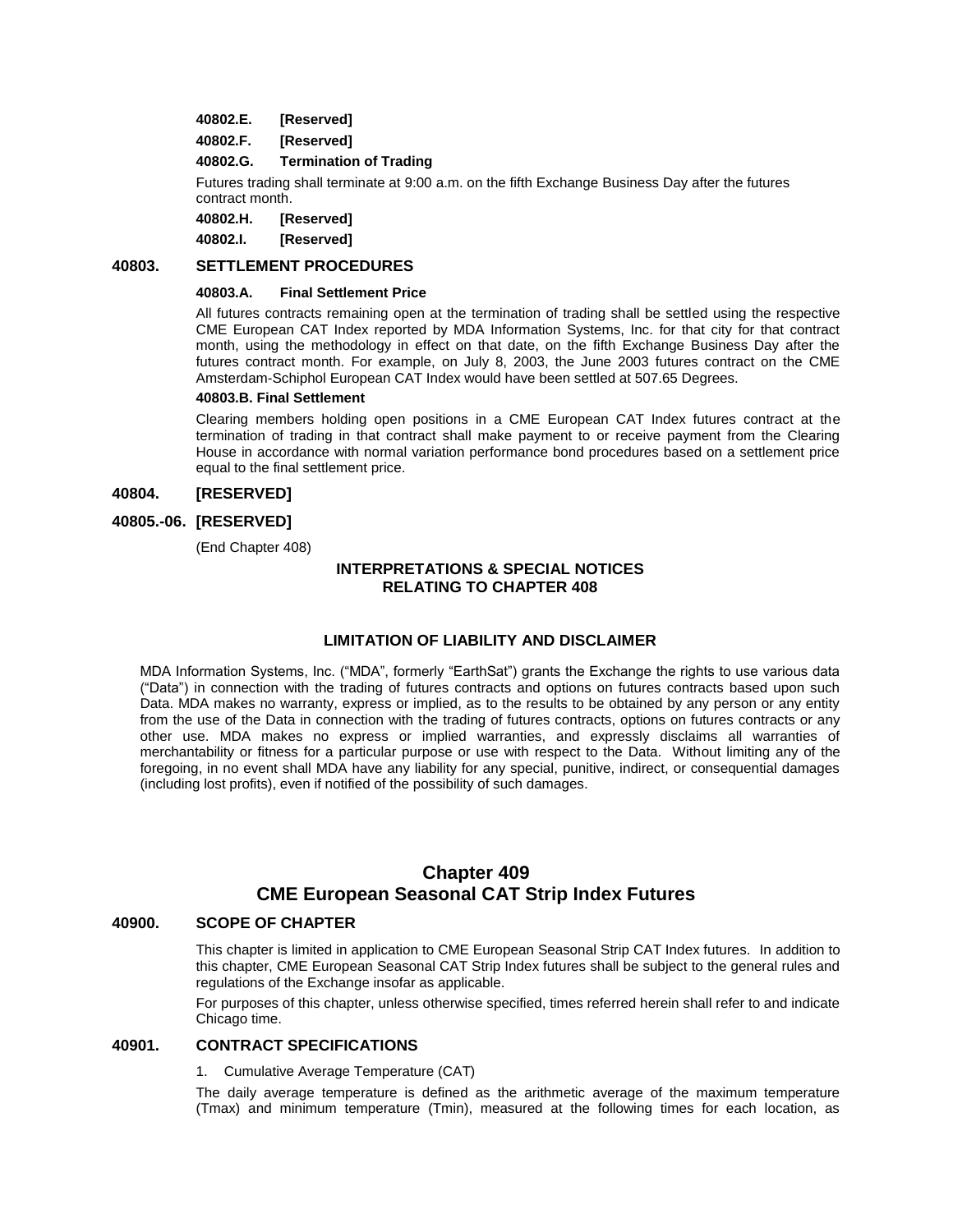reported by MDA Information Systems, Inc.

- Amsterdam-Schiphol, Netherlands (WMO 06240): Between 0000 and 2359 UTC the current day for Tmax, and between 0000 and 2359 UTC the current day for Tmin
- Barcelona Prat De Llobregat Aeropuerto, Spain (WMO 08181): Between 0000 and 2359 UTC the current day for Tmax, and between 0000 and 2359 UTC the current day for Tmin
- Berlin-Tempelhof, Germany (WMO 10384): Between 2351 UTC the previous day and 2350 UTC the current day for Tmax, and between 2351 UTC the previous day and 2350 UTC the current day for Tmin
- Essen, Germany (WMO 10410): Between 2351 UTC the previous day and 2350 UTC the current day for Tmax, and between 2351 UTC the previous day and 2350 UTC the current day for Tmin
- London-Heathrow, United Kingdom (WMO 03772): Between 0900 UTC the current day and 0859 UTC the following day for Tmax, and between 0900 UTC the previous day and 0859 UTC the current day for Tmin
- Madrid Barajas Aeropuerto, Spain (WMO 08221): Between 0000 and 2359 UTC the current day for Tmax, and between 0000 and 2359 UTC the current day for Tmin
- Oslo-Blindern, Norway (WMO 01492): Between 1800 UTC the previous day and 1759 UTC the current day for Tmax, and between 1800 UTC the previous day and 1759 UTC the current day for Tmin
- Paris-Orly, France (WMO 07149): Between 0600 UTC the current day and 0559 UTC the following day for Tmax, and between 1800 UTC the previous day and 1759 UTC the current day for Tmin
- Rome Ciampino, Italy (WMO 16239): Between 0000 and 2359 UTC the current day for Tmax, and between 0000 and 2359 UTC the current day for Tmin
- Stockholm-Observatoriet, Sweden (WMO 02485): Between 1800 UTC the previous day and 1759 UTC the current day for Tmax, and between 1800 UTC the previous day and 1759 UTC the current day for Tmin
- Prague, Ruzyne Czech Republic (WMO 11518): Between 2100 UTC the previous day and 2059 UTC the current day for Tmax, and between 2100 UTC the previous day and 2059 UTC the current day for Tmin
- 2. The CME European Seasonal Strip CAT Indexes

Each particular CME European Seasonal Strip CAT index is the accumulation of like daily average temperatures over a minimum of two, and a maximum of seven, consecutive calendar months. For a seasonal strip involving a CAT, the first calendar month in the strip may be April or later, and the last calendar month in the strip may be October or earlier. A separate futures contract shall be listed for each strip. The accumulation period of each CME European Seasonal Strip CAT Index begins with the first calendar day of the first month of the strip, and ends with the last calendar day of the last month of the strip.

### **40902. TRADING SPECIFICATIONS**

#### **40902.A. Trading Schedule**

Futures contracts shall be scheduled for trading and delivery during such hours in such months as may be determined by the Exchange.

#### **40902.B. Trading Unit**

The size of the unit of trading shall be 20 British pounds (pounds sterling) for London-Heathrow, or 20 Euros (€) for all other locations, times the respective CME European Seasonal Strip CAT Index.

#### **40902.C. Price Increments**

The minimum price fluctuation on the CME European Seasonal Strip CAT Index futures shall be 1 index point and have a value of 20 British pounds (pounds sterling) for London-Heathrow, or 20 Euros (€) for all other locations.

#### **40902.D. Position Limits, Exemptions, Position Accountability and Reportable Levels**

The applicable position limits and/or accountability levels, in addition to the reportable levels, are set forth in the Position Limit, Position Accountability and Reportable Level Table in the Interpretations & Special Notices Section of Chapter 5.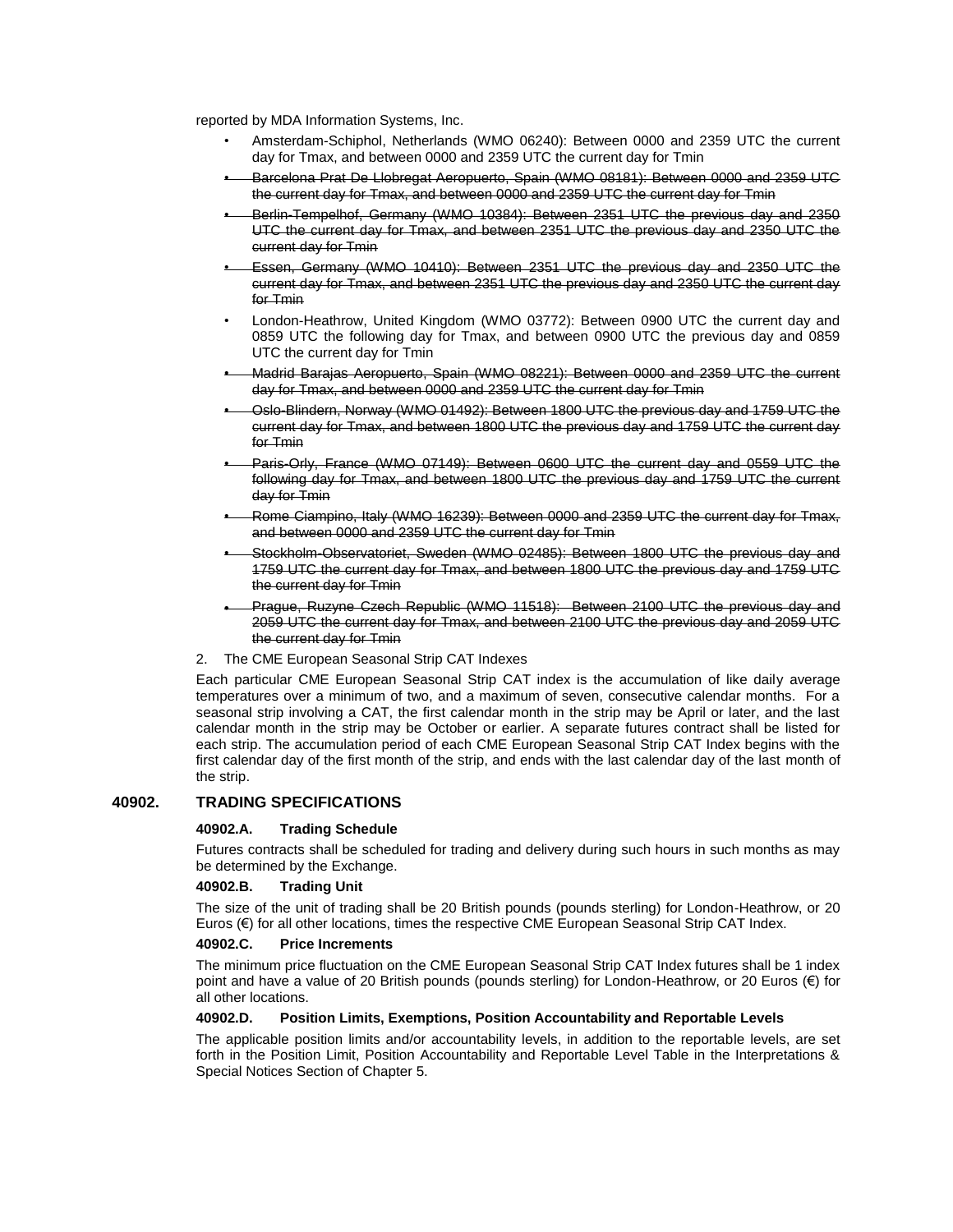A Person seeking an exemption from position limits for bona fide commercial purposes shall apply to the Market Regulation Department on forms provided by the Exchange, and the Market Regulation Department may grant qualified exemptions in its sole discretion.

Refer to Rule 559 for requirements concerning the aggregation of positions and allowable exemptions from the specified position limits.

**40902.E. [Reserved]**

**40902.F. [Reserved]**

**40902.G. Termination of Trading**

Futures trading shall terminate at 9:00 a.m. on the fifth Exchange Business Day after the last calendar day of the last month of the defined strip.

**40902.H. [Reserved]**

**40902.I. [Reserved]**

### **40903. SETTLEMENT PROCEDURES**

#### **40903.A. Final Settlement Price**

All futures contracts remaining open at the termination of trading shall be settled using the respective CME European Seasonal Strip CAT Index reported by MDA Information Systems, Inc. for that city for that contract period, using the methodology in effect on that date, on the fifth Exchange Business Day after the last calendar day of the last month of the defined strip. For example, on October 7, 2002, the May 2002 - September 2002 futures contract on the CME Amsterdam-Schiphol May – September '02 European Seasonal Strip CAT Index would have been settled at 2481.10 Degrees.

#### **40903.B. Final Settlement**

Clearing members holding open positions in a CME European Seasonal Strip CAT Index futures contract at the termination of trading in that contract shall make payment to or receive payment from the Clearing House in accordance with normal variation performance bond procedures based on a settlement price equal to the final settlement price.

### **40904. [RESERVED]**

## **40905.-06. [RESERVED]**

(End Chapter 409)

## **INTERPRETATIONS & SPECIAL NOTICES RELATING TO CHAPTER 409**

#### **LIMITATION OF LIABILITY AND DISCLAIMER**

MDA Information Systems, Inc. ("MDA", formerly "EarthSat") grants the Exchange the rights to use various data ("Data") in connection with the trading of futures contracts and options on futures contracts based upon such Data. MDA makes no warranty, express or implied, as to the results to be obtained by any person or any entity from the use of the Data in connection with the trading of futures contracts, options on futures contracts or any other use. MDA makes no express or implied warranties, and expressly disclaims all warranties of merchantability or fitness for a particular purpose or use with respect to the Data. Without limiting any of the foregoing, in no event shall MDA have any liability for any special, punitive, indirect, or consequential damages (including lost profits), even if notified of the possibility of such damages.

# **Chapter 424 CME Weekly Average Temperature Index Futures**

### **42400. SCOPE OF CHAPTER**

This chapter is limited in application to CME Weekly Average Temperature Index futures. In addition to this chapter, CME Weekly Average Temperature Index futures shall be subject to the general rules and regulations of the Exchange insofar as applicable.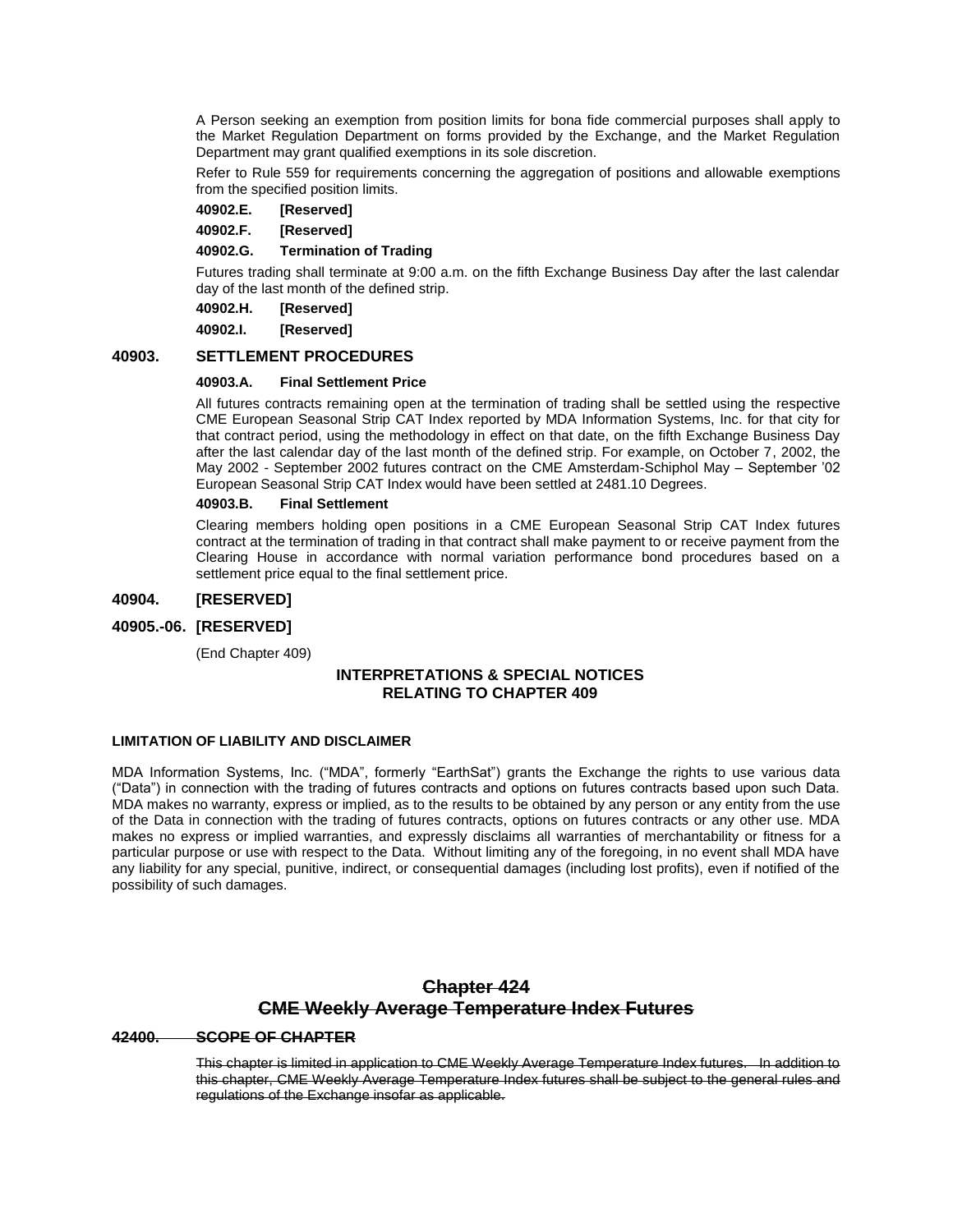For purposes of this chapter, unless otherwise specified, times referred herein shall refer to and indicate Chicago time.

## **42401. CONTRACT SPECIFICATIONS**

The daily average temperature is defined as the arithmetic average of the maximum temperature (Tmax) and minimum temperature (Tmin) recorded between midnight and 11:59 p.m. as reported by MDA Information Systems, Inc.

Each particular CME Weekly Average Temperature Index is the arithmetic average of daily average temperatures over a 5-weekday period. The accumulation period of each CME Weekly Average Temperature Index futures contract begins with Monday and ends with Friday of the same calendar week.

The temperature for a particular city is reported from a specific automated weather station. The table below lists the cities and their corresponding weather stations:

Listing Cities and Corresponding Automated Weather Stations Atlanta Hartsfield International Airport (WBAN 13874) Baltimore/Washington International Airport (WBAN 93721) Boston Logan International Airport (WBAN 14739) Chicago O'Hare International Airport (WBAN 94846) Cincinnati Northern Kentucky (Covington) Airport (WBAN 93814) Colorado-Springs Municipal Airport (WBAN 93097) Dallas-Fort Worth International Airport (WBAN 03927) Des Moines International Airport (WBAN 14933) Detroit Metro Airport (WBAN 94847) Houston Bush Intercontinental Airport (WBAN 12960) Jacksonville International Airport (WBAN 13889) Kansas City International Airport (WBAN 03947) Las Vegas McCarran International Airport (WBAN 23169) Little Rock Adams Field (WBAN 13963) Los Angeles Downtown USC Campus (WBAN 93134) Minneapolis-St. Paul International Airport (WBAN 14922) New York La Guardia Airport (WBAN 14732) Philadelphia International Airport (WBAN 13739) Portland International Airport (WBAN 24229) Raleigh/Durham International Airport (WBAN 13722) Sacramento Executive Airport (WBAN 23232) Salt Lake City International Airport (WBAN 24127) Tucson International Airport (WBAN 23160) Washington/Reagan National Airport (WBAN 13743)

#### **42402. TRADING SPECIFICATIONS**

#### **42402.A. Trading Schedule**

Futures contracts shall be scheduled for trading during such hours in such defined weeks as may be determined by the Exchange.

#### **42402.B. Trading Unit**

The size of the unit of trading shall be \$100 times the respective CME Weekly Average Temperature Index.

### **42402.C. Price Increments**

The minimum price fluctuation on the respective CME Weekly Average Temperature Index futures shall be 0.1 (one-tenth) index points and have a value of \$10.

#### **42402.D. Position Limits, Exemptions, Position Accountability and Reportable Levels**

The applicable position limits and/or accountability levels, in addition to the reportable levels, are set forth in the Position Limit, Position Accountability and Reportable Level Table in the Interpretations & Special Notices Section of Chapter 5.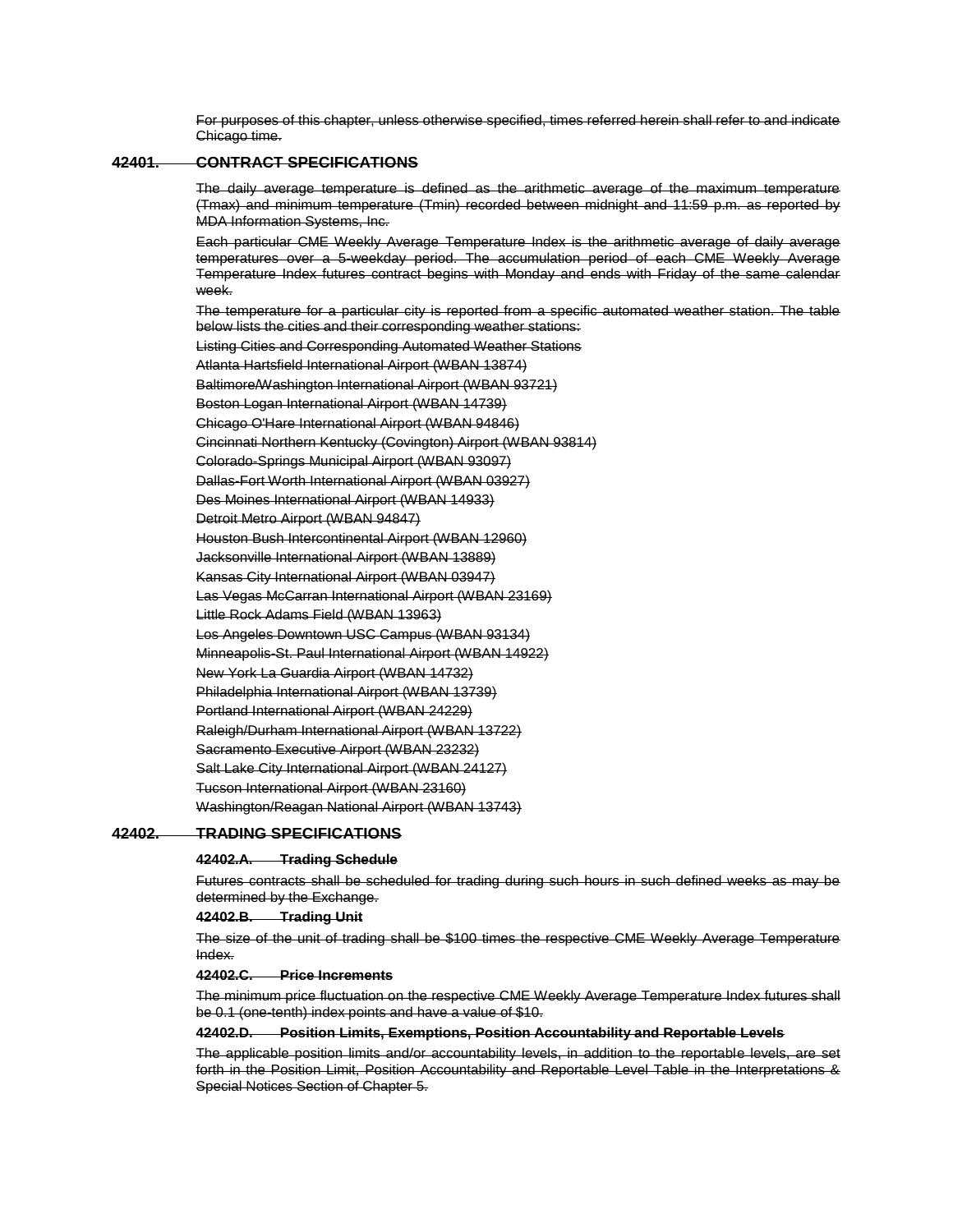A Person seeking an exemption from position limits for bona fide commercial purposes shall apply to the Market Regulation Department on forms provided by the Exchange, and the Market Regulation Department may grant qualified exemptions in its sole discretion.

Refer to Rule 559 for requirements concerning the aggregation of positions and allowable exemptions from the specified position limits.

**42402.E. [Reserved]**

**42402.F. [Reserved]**

**42402.G. Termination of Trading**

Futures trading shall terminate at 9:00 a.m. on the second Exchange Business Day after the Friday of the defined week.

**42402.H. [Reserved]**

**42402. I. [Reserved]**

## **42403. SETTLEMENT PROCEDURES**

#### **42403.A. Final Settlement Price**

All futures contracts remaining open at the termination of trading shall be settled using the respective CME Weekly Average Temperature Index reported by MDA Information Systems, Inc. for that city for that defined week, using the methodology in effect on that date, on the second Exchange Business Day after the Friday of the defined week. For example, on August 15, 2006, the August 11, 2006 futures contract on the Chicago CME Weekly Average Temperature Index would have been settled at 75.6 Degrees.

**42403.B. Final Settlement**

Clearing members holding open positions in a CME Weekly Average Temperature Index futures contract at the termination of trading in that contract shall make payment to or receive payment from the Clearing House in accordance with normal variation performance bond procedures based on a settlement price equal to the final settlement price.

**42404. [RESERVED]**

#### **42405.-06. [RESERVED]**

## **INTERPRETATIONS AND SPECIAL NOTICES RELATING TO CHAPTER 424**

#### **LIMITATION OF LIABILITY AND DISCLAIMER**

MDA Information Systems, Inc. ("MDA", formerly "EarthSat") grants the Exchange the rights to use various data ("Data") in connection with the trading of futures contracts and options on futures contracts based upon such Data. MDA makes no warranty, express or implied, as to the results to be obtained by any person or any entity from the use of the Data in connection with the trading of futures contracts, options on futures contracts or any other use. MDA makes no express or implied warranties, and expressly disclaims all warranties of merchantability or fitness for a particular purpose or use with respect to the Data. Without limiting any of the foregoing, in no event shall MDA have any liability for any special, punitive, indirect, or consequential damages (including lost profits), even if notified of the possibility of such damages.

## **Chapter 424A Options on CME Weekly Average Temperature Index Futures**

#### **424A00. SCOPE OF CHAPTER**

This chapter is limited in application to options on CME Weekly Average Temperature Index futures. In addition to this chapter, options on CME Weekly Average Temperature Index futures shall be subject to the general rules and regulations of the Exchange insofar as applicable.

For purposes of this chapter, unless otherwise specified, times referred herein shall refer to and indicate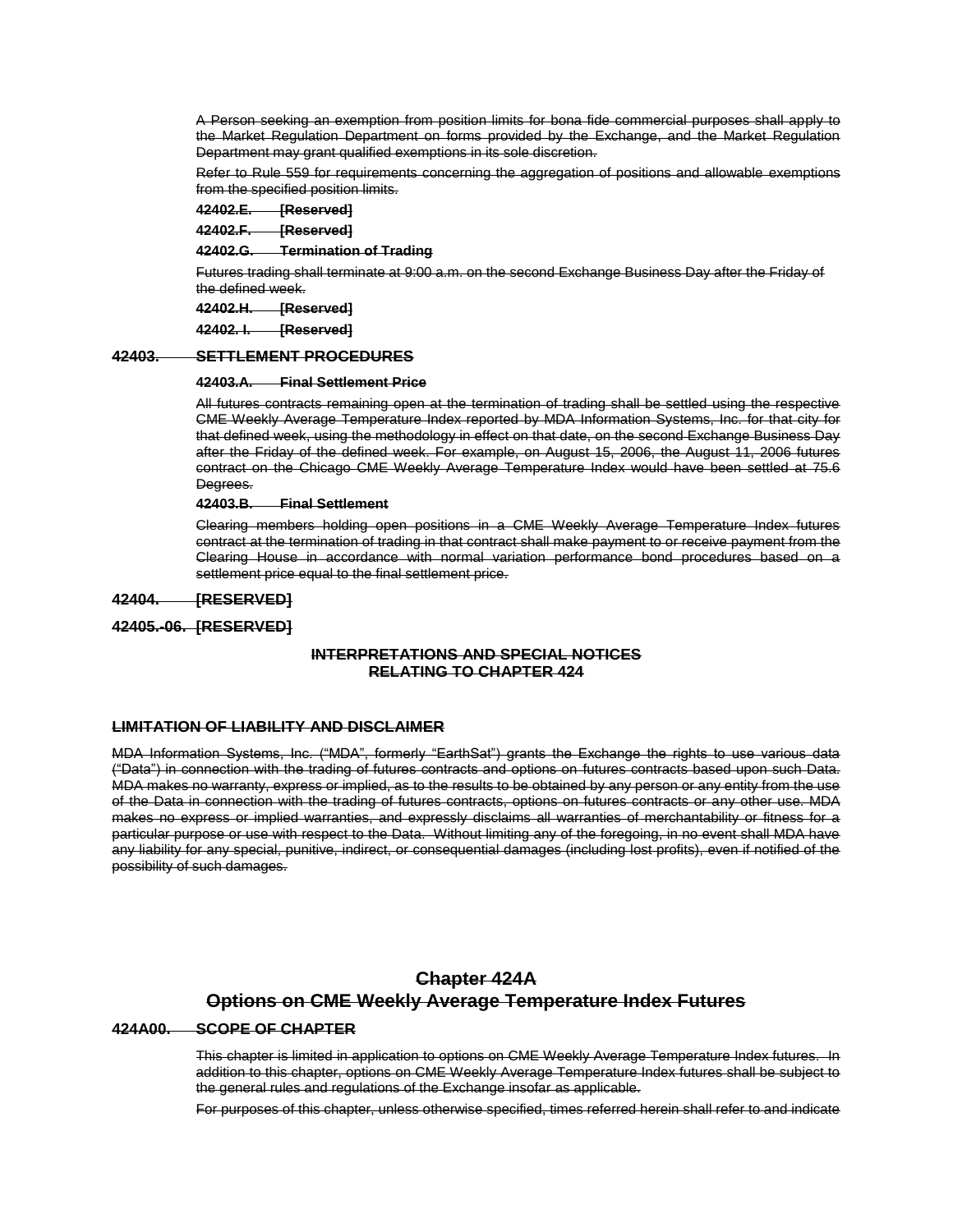Chicago time.

### **424A01. OPTIONS CHARACTERISTICS**

#### **424A01.A. Contracts and Trading Hours**

Options contracts shall be listed for such defined weeks and scheduled for trading during such hours as may be determined by the Exchange.

#### **424A01.B. Trading Unit**

The trading unit shall be an option to buy, in the case of the call, or to sell, in the case of the put, one respective CME Weekly Average Temperature Index futures contract as specified in Chapter 424.

#### **424A01.C. Minimum Fluctuations**

The price of an option shall be quoted in terms of the respective CME Weekly Average Temperature Index. Each index point represents \$100. For example, a quote of 2 index points represents \$200. The minimum fluctuation shall be 0.1 (one-tenth) index point (also known as one tick), equal to \$10.

#### **424A01.D. [Reserved]**

#### **424A01.E. Exercise Prices**

Exercise prices shall be stated in terms of the respective CME Weekly Average Temperature Index futures contract. Eligible exercise prices shall also be at intervals of 1 index point (e.g., 71, 72, 73, etc.).

At the commencement of option trading in a contract, the eligible put and call options are at intervals of 1 index point in a range of 20 index points above and below the final settlement value for the most recent expiration of the respective CME Weekly Average Temperature Index futures contract. New options may be listed for trading up to and including the termination of trading.

The Exchange may modify the provisions governing the establishment of exercise prices as it deems appropriate.

#### **424A01.F. Position Limits, Exemptions, Position Accountability and Reportable Levels**

The applicable position limits and/or accountability levels, in addition to the reportable levels, are set forth in the Position Limit, Position Accountability and Reportable Level Table in the Interpretations & Special Notices Section of Chapter 5.

A Person seeking an exemption from position limits for bona fide commercial purposes shall apply to the Market Regulation Department on forms provided by the Exchange, and the Market Regulation Department may grant qualified exemptions in its sole discretion.

Refer to Rule 559 for requirements concerning the aggregation of positions and allowable exemptions from the specified position limits.

**424A01.G. [Reserved]**

**424A01.H. [Reserved]**

**424A01.I. Termination of Trading**

Options trading shall terminate on the same date and time as the underlying futures contract.

**424A01.J. [Reserved]**

#### **424A02. EXERCISE AND ASSIGNMENT**

In addition to the applicable procedures and requirements of Chapter 7, the following shall apply to the exercise of the CME Weekly Average Temperature Index options.

#### **424A02.A. Exercise of Option by Buyer**

An option may be exercised by the buyer only on the termination of Trading Day. To exercise an option the clearing member representing the buyer shall present an exercise notice to the Clearing House by 7:00 p.m. on the day of exercise.

An option that is in the money and has not been liquidated prior to the termination of trading shall, in the absence of contrary instructions delivered to the Clearing House by 7:00 p.m. on the day of expiration by the clearing member representing the option buyer, be exercised automatically.

#### **424A02.B. Assignment**

Exercise notices accepted by the Clearing House shall be assigned through a process of random selection to clearing members with open short positions in the same series. A clearing member to which an exercise notice is assigned shall be notified thereof as soon as practicable after such notice is assigned by the Clearing House, but not later than 45 minutes before the opening of Regular Trading Hours in the underlying futures contract on the following Business Day.